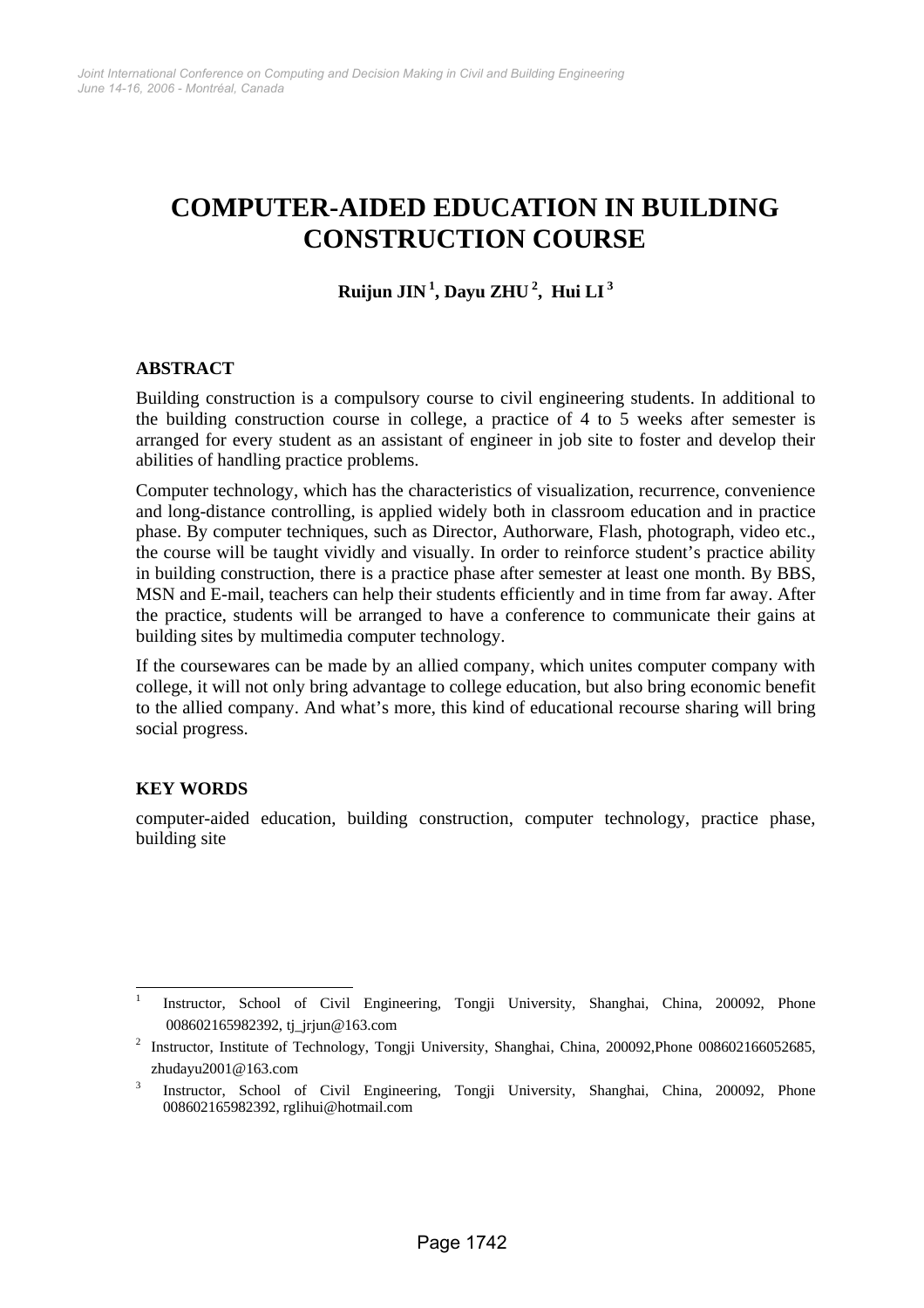## **INTRODUCTION**

Building construction is a compulsory course to civil engineering students. It involves building techniques, techniques theories and organizational methods in every stage of civil engineering. It is important to students to master basic theories and have abilities to find and handle problems in practice. In additional to the building construction course in college, a practice of 4 to 5 weeks after semester is arranged for every student as an assistant of engineers in job site to foster and develop their abilities of handling practice problems.

## **TEXT**

#### **CHARACTERISTIC OF BUILDING CONSTRUCTION COURSE**

The essential characteristic of building construction course is that it emphasizes both in theory and in practice. On one hand, this course includes many theory calculations, such as designing dewatering by well point, calculating time parameter of event diagram. On the other hand, it includes a lot of building technology, such as construction technique of driven cast-place-pile, method of putting up scaffold. It is only by vivid and lively teaching means, which will make student to understand and master knowledge more easily.

There is a practice phase in fabricating yard for students after they have finished building construction course. This practice achievement is very important to engineering students. Students in practice phase in fabricating yard will meet many questions just like in classroom studying. Some of their questions be solved by quantity surveyor of the building site, but students also need teachers to instruct them in time. There are two ways to arrange students to building site. Some students will be introduced by their teacher lecturer to in building construction companies. The others can also contact these companies by themselves. So students will spread all over the inland. The method to instruct students for teachers in practice phase is different from classroom teaching. It needs a kind of long-distance controlling technology.

#### **POSSIBILITY OF COMPUTER-AIDED EDUCATION IN BUILDING CONSTRUCTION COURSE**

The characteristics of computer technology are visualization, recurrence, convenience and long-distance controlling. It will not only meet the need of building construction course being taught in classroom, but also meet the need of instruction in construction practice.

Before multimedia technology applying in education, there are some traditional methods, like video technology. Because of several limitations, the effect of video using is not very good. One of the limitations is the video technology its own shortcomings, such as its less pixels resulting in blurry image. Another is because of the complex building site, which will result in too many matters in screen. The other is the course arrangement that videotape usually be concentrated played. While playing videotape, about several construction techniques will be concentrated in 45 minutes. Many of the students will be puzzled in learning too much new knowledge in short time.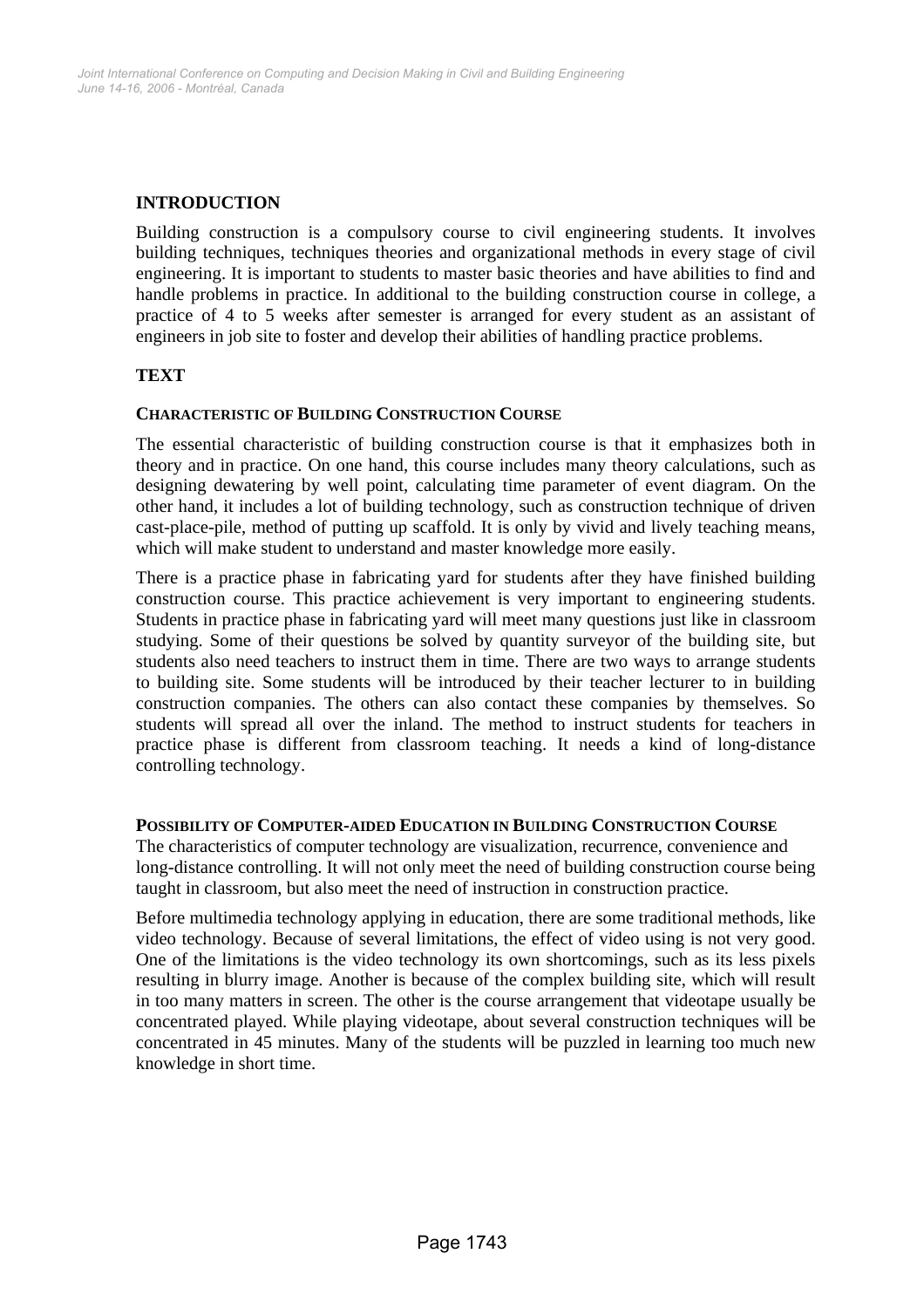Now, along with computer technology's advancement and popularization, many multimedia methods can be applied in classroom education. In the multimedia environment, people have graphics and text at the same time, and can also add the photograph, animation, good-quality sound, and full motion video. Videotape and photograph usually used in foretime can be played in computer. Teachers can make their teaching materials into PPT to increase their contents and improve their teaching effect. The most important thing is that normal people can use popular computer technology. Teachers can make building construction techniques into animation by present-day computer techniques, such as Director, Authorware, Flash etc. by themselves. Some software accessorial functions, like dynamic steps in PowerPoint, can also bring convenience to classroom education.

In order to reinforce students' practice abilities in building construction, there is a practice phase after semester at least one month. During this period, some students will be sent out to look for building sites, and thus the building sites may be throughout the country. By MSN and E-mail, teachers can help students efficiently and in time from far away. In the process of the practice, some students who have equipments like digital camera or vidicon will be advised to take pictures or video. After the practice, students will be arranged to have a conference to communicate their gains at building sites by multimedia computer technology. By this way, every student will get twice the result with half the effort.

#### **CONCRETE USAGE IN CLASSROOM EDUCATION**

The course of building construction has two main parts: technical theories and organizational methods. By computer software techniques, such as Director, Authorware, Flash, photograph, video etc., the classroom education will be taught lively and visually in both parts.

Main parts in building construction technical theories are pile foundation work, concrete work, prestressed concrete work, masonry work, structural steelwork, scaffold work, structural hoisting work, waterproofing work, embellishment work. These chapters have no affiliation with each other. Not like other pure theoretic courses, building construction course is more practical than theoretical. Students will have difficulties in understanding textbook contents only by teachers' oral instructing and simple pictures in book.

For example, the construction technique of bored pile in textbook, as traditional teaching, it will be taught by teacher's oral teaching and students' look at book. For every student's different concentration and intelligence, sometimes he/she will not get well teaching effect. If the technique is taught by teacher's drawing on the blackboard, it will waste too much time in drawing. By modern computer technology, such as the software FLASH, some of the bored pile construction steps will be animated as follows: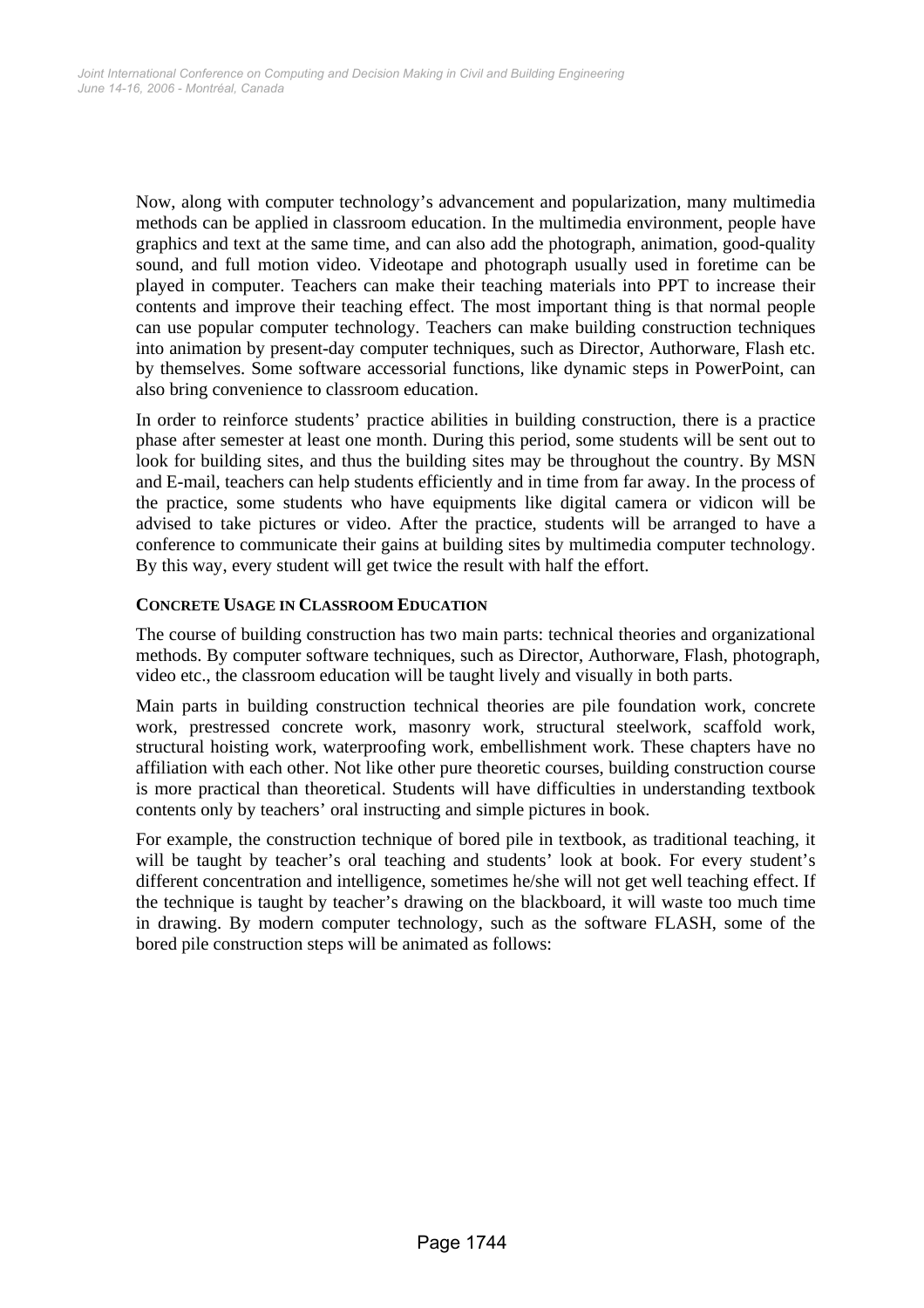

Figure 1: The fourth step of bored pile construction technique is to mine surface casing.



Figure 2: The eighth step of bored pile construction technique is to install steel reinforcement cage.

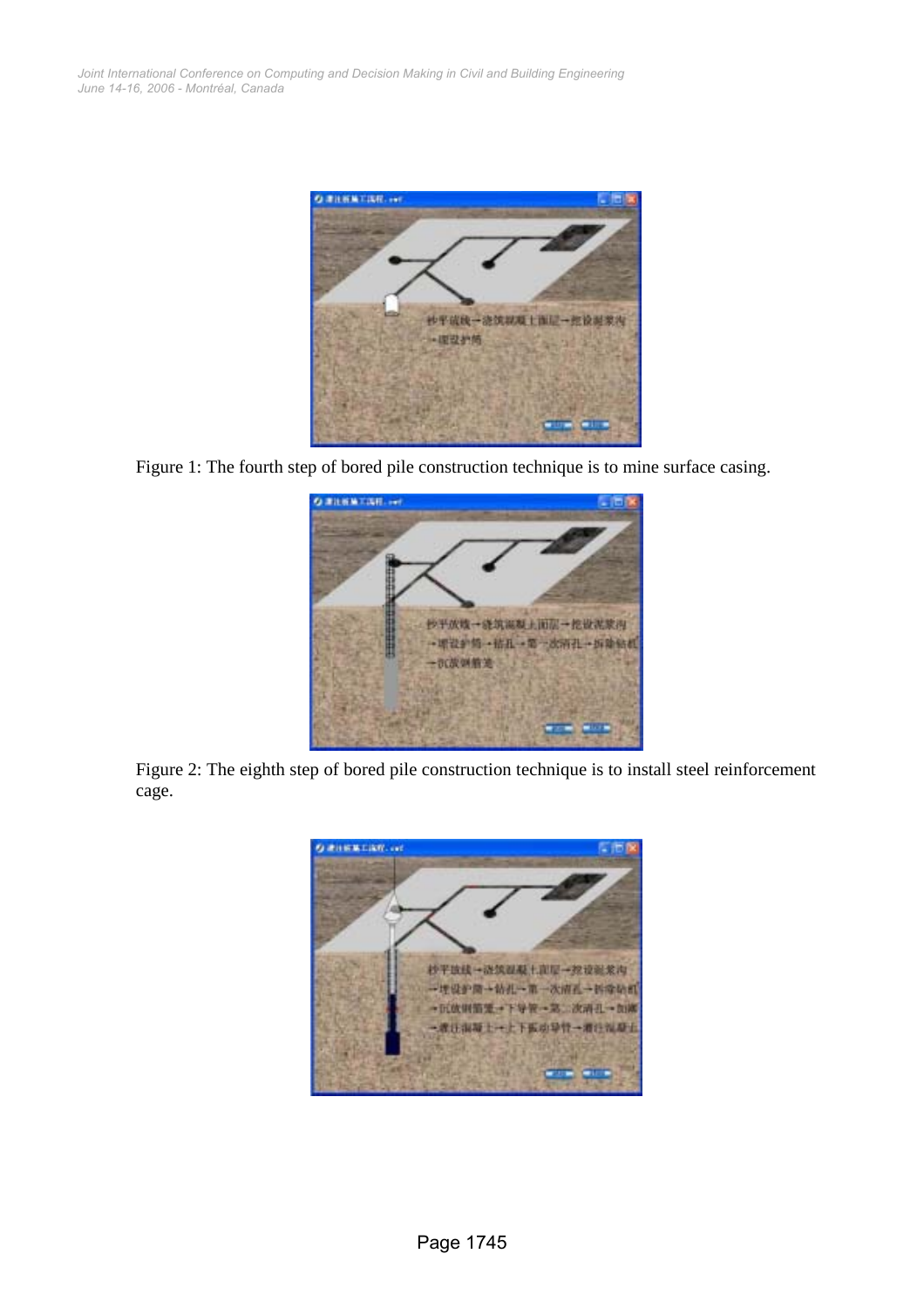Figure 3: The fourteenth step of bored pile construction technique is to pour concrete.

A teacher in classroom education will arrange this content in two parts. At first 30 minutes, textbook material should be instructed by oral. And then at last 10-15 minutes, the FLASH can be played by computer, which can make students understand more easily.

Perhaps it is difficult for every teacher to master these new computer techniques, especially for some older teacher. By using some powerfully accessorial functions of software, like in the famous software Office's PowerPoint, dynamic steps function can also bring convenience to classroom education. For example in teaching the time parameter of event diagram calculation:



Figure 4: The first step to calculate time parameter of event diagram is to calculate early start date of event A.



Figure 5: The second step to calculate time parameter of event diagram is to calculate early finish date of event A.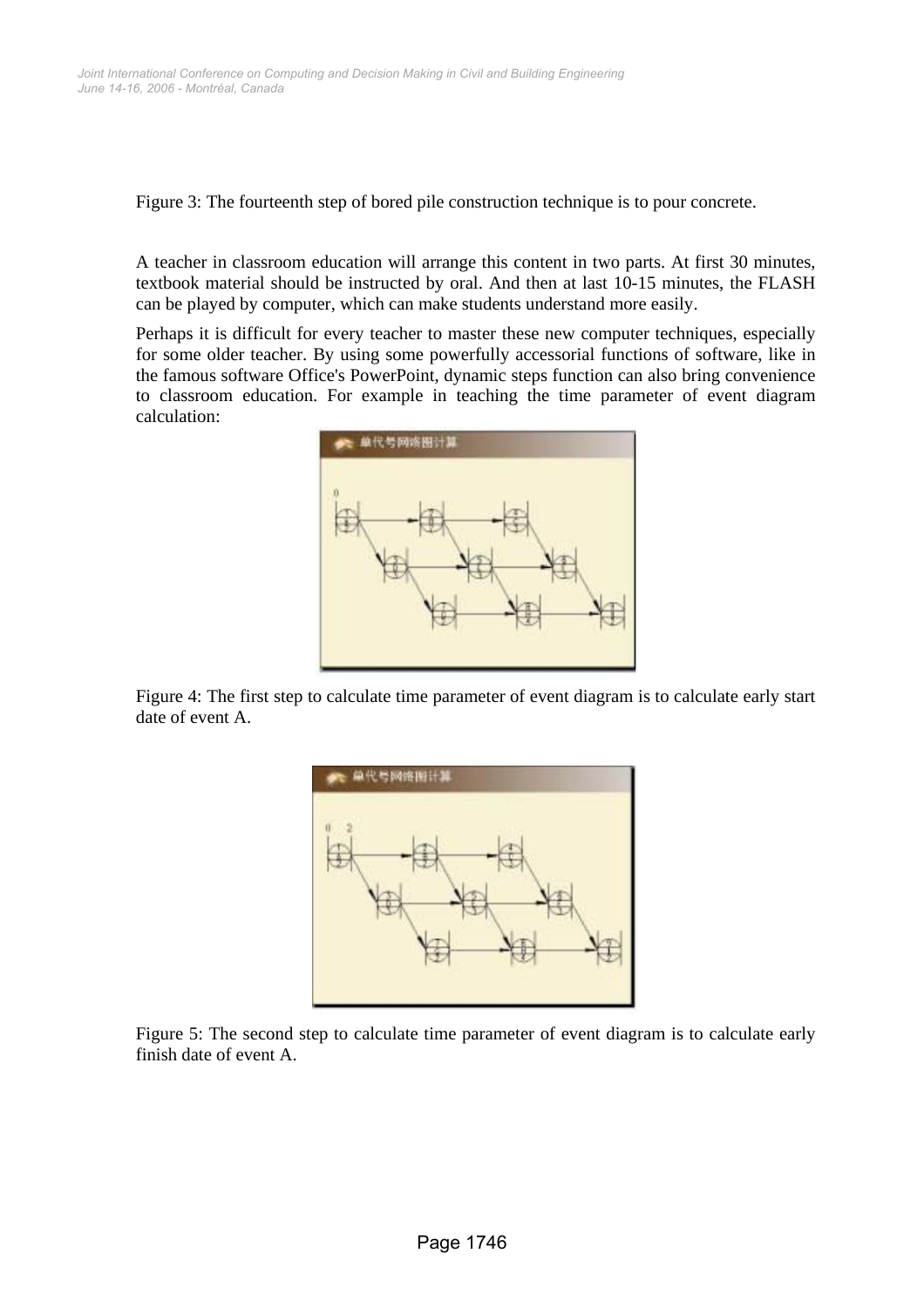As the saying is, every road leads to Rome. Many computer techniques can satisfy the need of improving effect of classroom teaching. Teachers can use complex software technology in instructing complicated building construction techniques, while they also can use common software accessorial functions in teaching simple calculations.

#### **CONCRETE USAGE IN PRACTICE PHASE**

After the semester in which junior students have already learned the building construction in classroom, there is a practice phase, which will last at least one month. During the phase, students will be distributed in different building sites.

In practice at building sites students will not only improve their practice abilities in building construction, but also get benefits to find and adapt a job easily after they are graduated. Quite a few students in civil engineering will go to building construction companies after graduation. In this period, not only building construction companies will inspect the students who want to join them, but also the students can see about working circumstances and personnel relationships of these companies.

There are two ways to arrange the students. One way is that students will be arranged by college teachers. Every teacher is responsible for 10-15 students' practice; include contacting companies and instructing students at building site once to twice a week. The other way is that students are encouraged to find building construction companies themselves, which are willing to accept them. This way is more beneficial to students. Besides finding typical or important projects, which they are interested in, students can also experience the job site working if they like or are fit for.

By the second way, students may be spread all over the inland. It is only by computer technology, which can communicate easily from long distance. The most available method is Internet technology. Several Internet techniques can be used combined during practice phase.

By issuing messages in BBS, teachers will give public information to students, as also students will put their questions to teachers. When a student wants to ask questions privately, he can send his E-mail to his instructing teacher. The technique of MSN will also be used widely at this phase. A teacher can communicate with his students face to face by MSN, because it can provide frequency, video at the same time.

While students are practice in building site, some of them who have electronic products, such as digital camera or vidicon, will take pictures of or video the construction process, which they are interested in. These will be their reports' materials.

The practice time lasting only 4-5 weeks is too short a time to engineering students. At that time, one student can be in one stage of the project construction, for instance, in foundation construction stage, or in superstructure construction stage, or in structural hoisting stage, etc. And every building or even every building site has its own characteristics. Given a conference after practice, students will have a good chance to exchange their experiences. Some selected students will prepare their report by PPT, digital photograph, and digital video